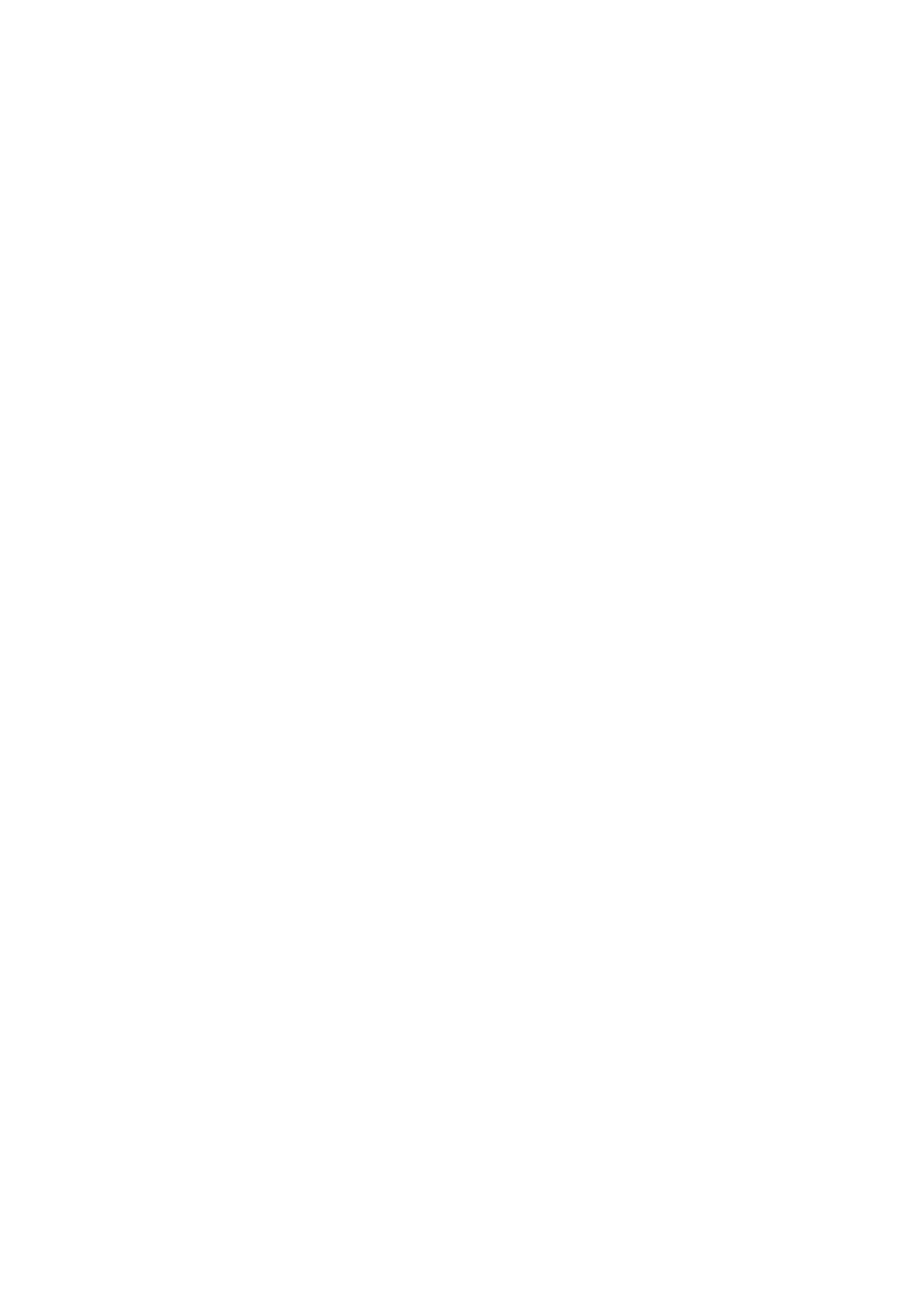#### **General**

The 'A' certificate is a measure of flying ability and safety which 'may be equated to a safe solo standard of flying' and an increasing number of clubs use it as their 'safe solo' test. As an examiner, the level of competence you should expect of a candidate should be based on that criterion; that is, is this person, in your opinion, fit to be allowed to fly unsupervised?

#### **A candidate wishing to take the 'B' must already have passed the 'A' in that discipline.**

The candidate for the 'A' certificate should have studied the BMFA Members' Handbook and be familiar with the 'Safety Code for General Flying as well as the 'operational guides, 'all models', 'radio control' and 'helicopters'. Besides being an excellent guide to the safe flying of helicopters and other model aircraft, most of the questions asked at the end of the test will be from these sections of the Handbook. There is a section in the Handbook that gives the relevant page numbers of these sections but remember that addendum sheets to the Handbook are published in BMFA News and on the BMFA website and these may also be relevant as they contain up-to-date information.

Also be aware that you may ask questions on any local site rules that the candidate should be aware of and these may form an important part of the test questions you ask.

#### **Outdoors**

The test may not be flown indoors. It was designed to be flown outdoors and the text of the test schedule highlights this. It is important to remind candidates that their ability to cope with various wind conditions is an integral part of the test.

#### **The Model**

The test can be performed with virtually any model helicopter, fixed pitch or collective. The helicopter may be internal combustion engine or electric motor powered. The only exception to this is that helicopters with coaxial contra-rotating main rotors are not allowed, the reasoning being that these models are generally too stable to provide an adequate test of a candidate's abilities.

Whatever model is brought by the candidate, it must be suitable to fly the manoeuvres required by the test they are taking. You do not have the authority to alter the required manoeuvres to suit a model and if, in your opinion, the model is unsuitable for the test then you should explain this to the candidate and tell them that they cannot use that model. The selection of the model to do the test is the responsibility of the pilot and it is their ability you are testing, not the model.

Electric Powered Models must be treated as LIVE as soon as the main flight battery is connected, irrespective of radio state and great care must be demonstrated by the candidate. The arming sequence should be clearly understood and discussed/demonstrated to you by the candidate.

#### **Buddy Box Leads**

Buddy leads and other dual control training aids must not be used during any achievement scheme test.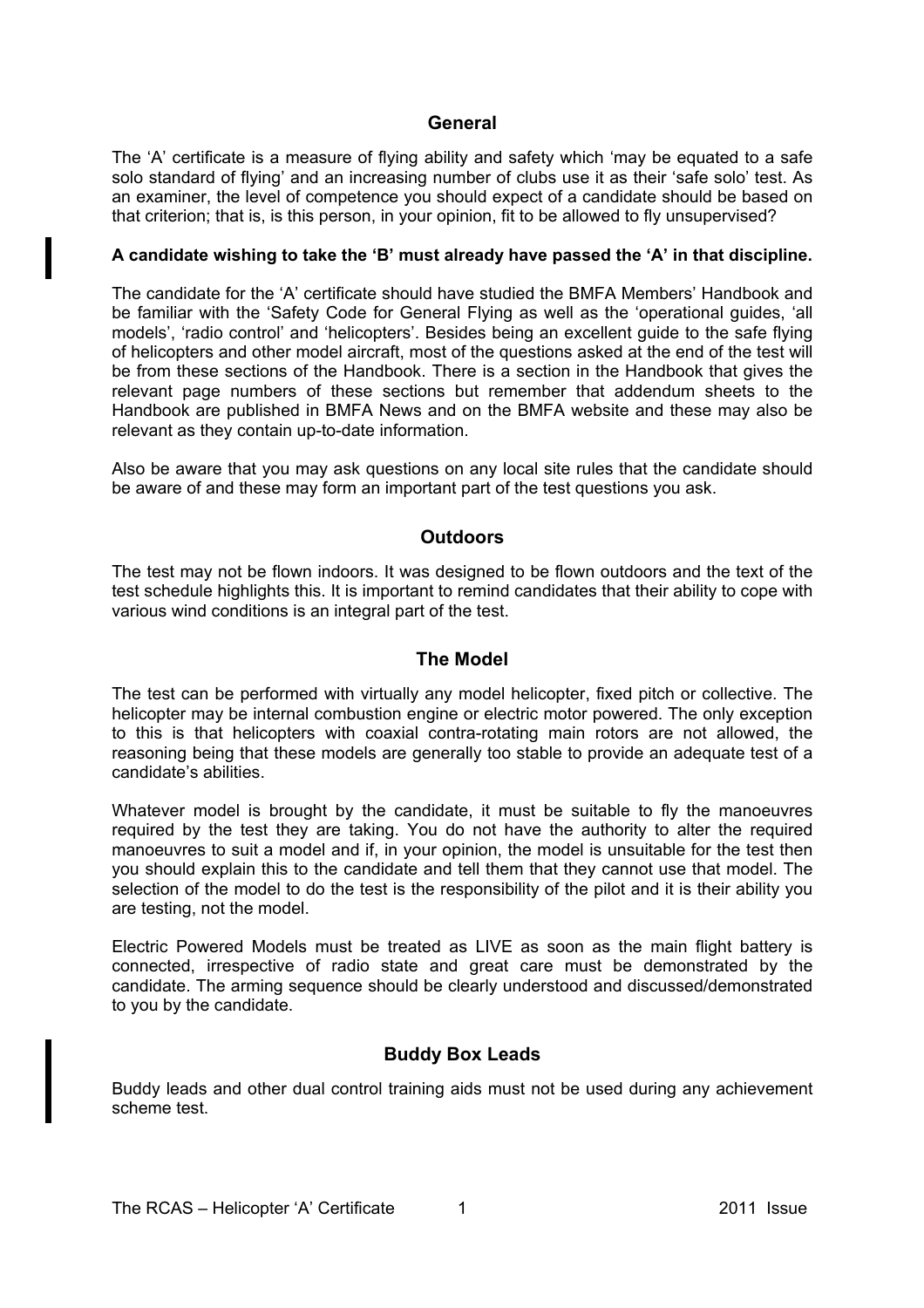#### **Gyros and Electronic Stabilisation**

Where a fly bar is fitted, it is acceptable to use an electro-mechanical or solid state gyro in a helicopter being used to take the test although electronic stabilisation is restricted to a single sensor acting in rotation around the yaw axis only. This allows a range of gyros to be fitted, from simple yaw dampers to solid state heading lock units but only acting on the tail rotor.

 If the helicopter does not have a fly bar fitted it is acceptable to use extra electronic stabilisation, however the extra electronic stabilisation must only be acting as a fly bar replacement system and must not take over control from the pilot or achieve automated flight.

The use of any autopilot and/or artificial stability features which are (or may be) designed into such units beyond definition above is not acceptable during the test and is not allowed.

Candidates should be prepared to explain the capabilities of the system they are using and show that it does not take over control from the pilot and that automated flight will not be achieved during the test.

#### **Height and Speed**

The 'A' certificate candidate should be a reasonably confident pilot, even though they may have been flying helicopters for only a few months. Flying too high or too low is not the mark of a confident pilot. The test should be flown at the heights specified in the individual elements with little deviation.

The two manoeuvres in the 'A' certificate test require slightly different speeds as will be explained on the manoeuvre descriptions.

#### **Wind Direction**

There is no requirement for the fixed positioning of manoeuvres relative to the wind direction in the Helicopter 'A' certificate and you will find no reference to the wind in the text of either the test or this Standards Document.

This makes it absolutely ESSENTIAL that you discuss this with the candidate at length so that you are both aware of exactly how you want the manoeuvres to be presented and what limitations will be accepted if the wind direction is not favourable.

#### **Consistency**

The candidate must ensure that the model stays at a reasonably constant height and heading and moves at a constant speed through the manoeuvres as required. All deviations from steady and well controlled flight should be noted as they will form part of your examiner's judgement of the test flight. Good use of the controls to maintain a constant height throughout the test is something you must watch carefully for.

Slight variations of height and failure to fly spot-on lines are not necessarily reasons to fail the candidate on their own, but they do give an indication of the pilot's general level of competence and should influence your final decision.

Very poor height control or significant failures to hover with the tail held in the correct direction are a sure sign that the pilot has not practised the test and are legitimate reasons to fail the candidate.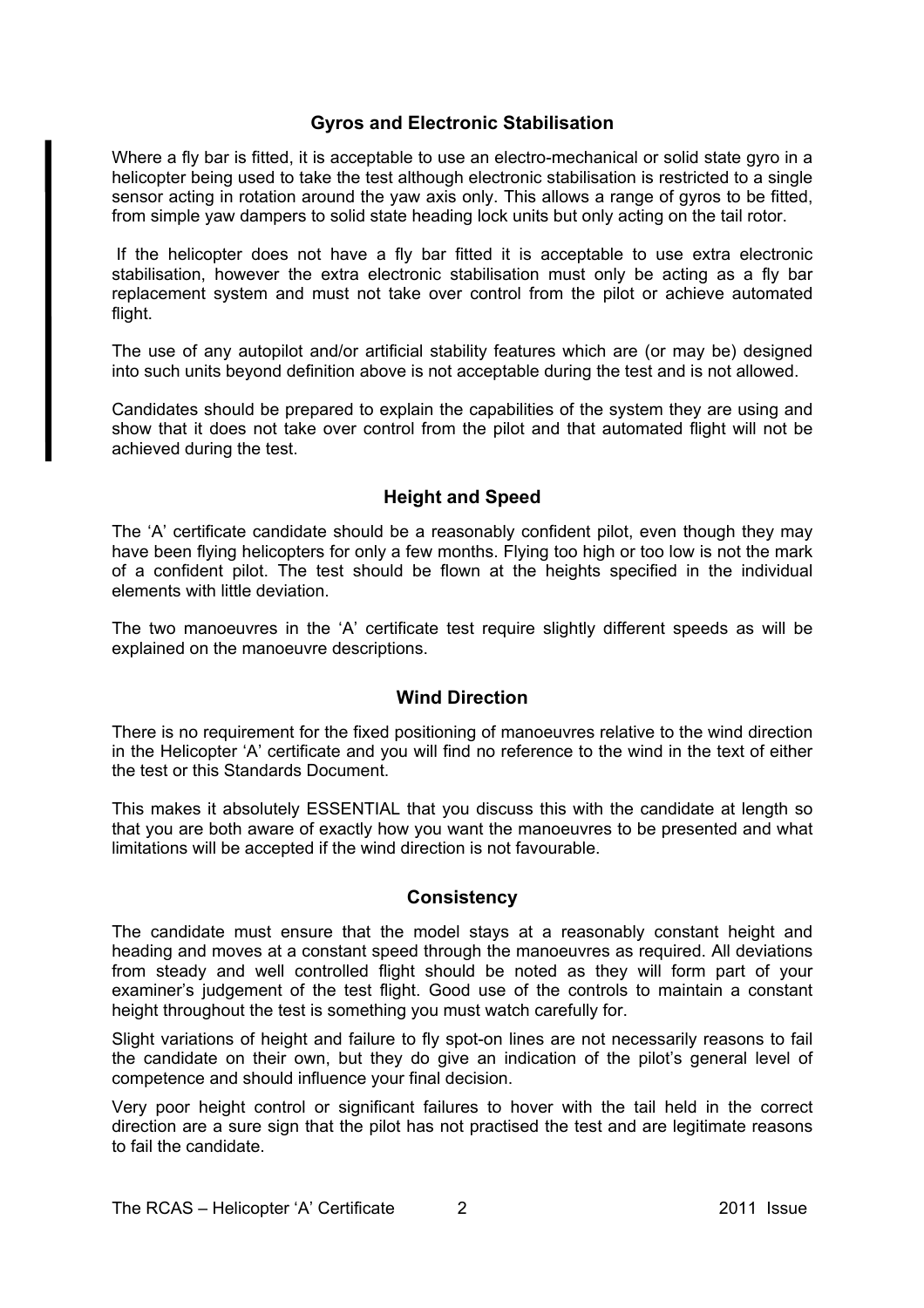#### **Continuity**

The manoeuvres are set out in such a way that they are flown one after the other as a short sequence. You should discuss with the candidate before the flight the way in which you would like the various elements flown and the candidate should have a good knowledge of the test before the event. If the candidate is very hesitant during the test and is not capable of following the set sequence then you might conclude that they have either not had enough practice or that their basic flying skills are not yet well enough developed.

#### **Trim**

It is expected that the candidate will start the test with a model that has been trimmed out previously . If you see obvious signs that the model is out of trim and the candidate makes no attempt to rectify the matter, you may well question their basic competence.

On the other hand, if they do need to re-trim and are making attempts to do so, you should make allowances for a short time of flight with a somewhat erratic path. This should not be penalised unless it puts the model in any dangerous situations or unless the model flies behind the pilot or into any other unsafe area. If the pilot does use the first part of the flight as a trimming exercise, they should be required to land as soon as they are satisfied with the trim and the test should then commence at manoeuvre (b). If a flight is abandoned prior to starting manoeuvre (b) because of trim problems it will not count as a test flight attempt.

#### **Nerves**

Quiet competence is what you are looking for during the flight, but most candidates may well be nervous, and you should make some allowance for this. If the flyer is very nervous you should seriously consider abandoning the test for the time being and arranging a coaching flight or two for the candidate to settle them down before re-taking the test. This can be done on the same day and can really help those candidates who have trouble with nerves when flying in a test situation.

#### **Repeating Manoeuvres**

At 'A' certificate level, the manoeuvres are simple and the candidate should be competent to fly them with very few errors. If you identify any major faults, the test should be taken again. It may be, however, that the candidate will make minor mistakes on a manoeuvre and if you are not fully satisfied with what you have seen you should not hesitate to ask for the manoeuvre to be repeated.

Some judgement is called for on your part here. The idea is not to let the candidate have multiple attempts at each manoeuvre until they get it right, but more to give you the best chance of assessing the competence of the pilot you are testing.

You should consider what you have seen the model do, and if you think to yourself, 'that could be better', then request that the manoeuvre be repeated. Beware of doing this too often, though, as you would be degrading the worth of the test and it must not degenerate into a series of practice manoeuvres.

#### **Repeating the test**

The rules allow two attempts at the test in one day and if the candidate fails the first of these you must consider their performance in deciding what to do next. Many failures will be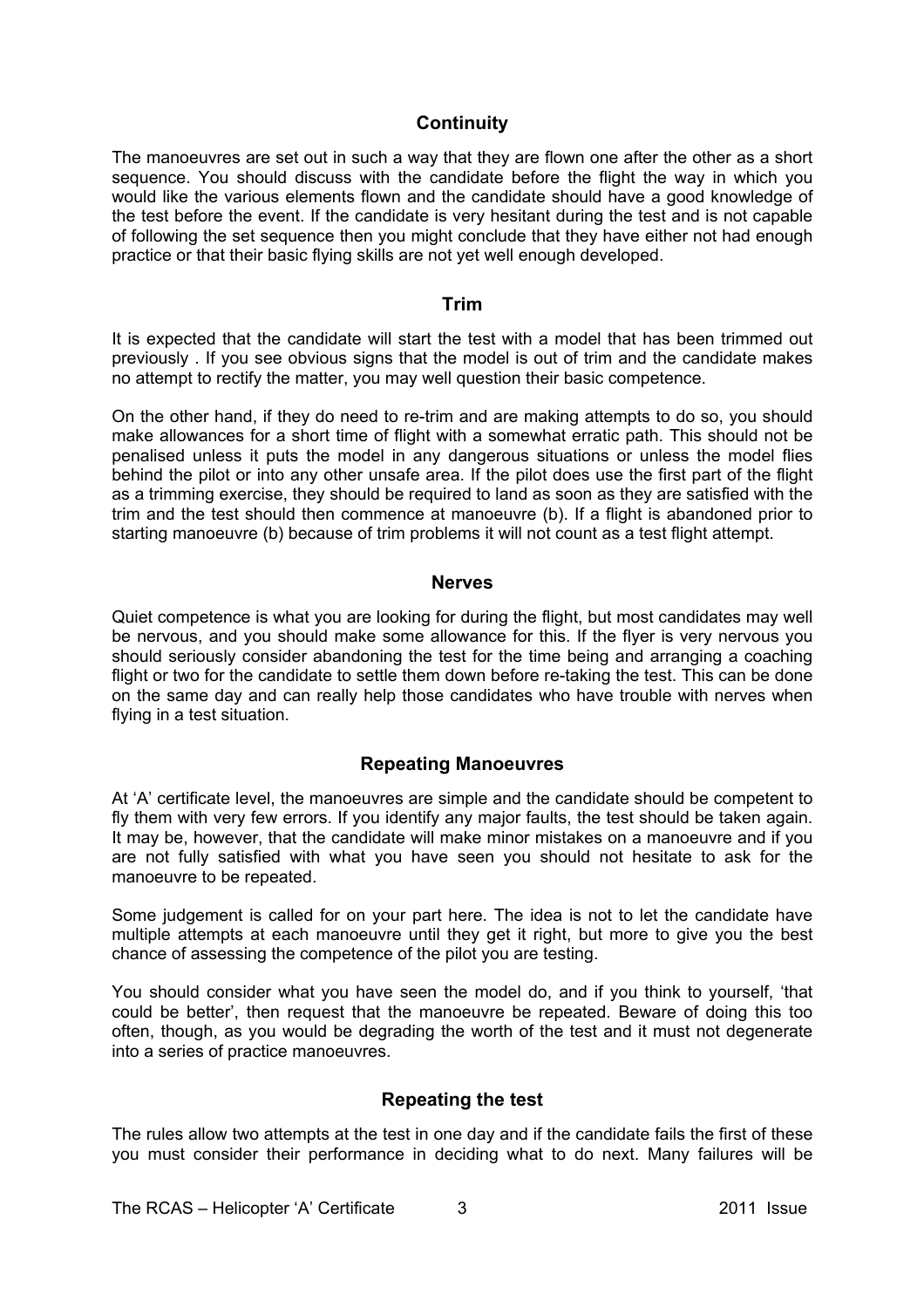reasonably good or borderline cases and in these circumstances it may be appropriate to arrange one or two coaching flights before repeating the test. Remember that many of the candidates will be unfamiliar with flying under pressure and might do very well on the second test.

However, it will probably be obvious to you on many occasions that the pilot you are testing is simply not ready for the test they are taking. In this situation it is better that you tell them so quite clearly. It could then be extremely useful for you to arrange a demonstration test for them so that they can gain an understanding of the standard of flying that is required, especially if they are not clear about the manoeuvres and the positioning for them. This, possibly with a little coaching, is far more useful to everyone than simply telling the candidate that they have failed.

A flight which is abandoned for any reason prior to starting manoeuvre (b) will not count as a test flight attempt.

#### **Interruptions to the Test**

A possibility that may occur during a test is an engine failure part way through, which with helicopters could very well lead to a damaged model. If this is the case then the test obviously cannot continue and you should invoke the rule that the test should be performed in one flight and count the flight as one of the two attempts allowed during the day.

Genuine engine trouble or even engine-out situations during the test may be dealt with in one of three ways.

If the test was being generally flown in a satisfactory manner and the problem can be rectified quickly then the candidate may be allowed to continue the test from the start of the manoeuvre in which the problem occurred.

If the problem cannot be rectified quickly but you consider that it was a genuine unforeseen occurrence, you may annul the test and not count it as one of the two attempts.

If the test up to the point of failure was not satisfactory, you have the option to cancel the rest of the test and count the flight as one of the two attempts allowed during the day.

Obviously, you will have to use your judgement on this matter as there will rarely be black and white situations but how they handled the emergency should be of great interest to you when you come to review the candidate's overall standard of flying.

#### **Ground Positioning**

When taking a Helicopter test, it is your responsibility as the Examiner to lay out a series of ground markers to assist both the candidate and yourself to assess the manoeuvres being flown. Small cones or any other similar marker may be used as long as they don't interfere with the flying of the model. However, it is vital that the marker used for the take off/landing point (TOLP) does not affect the model at all and probably the best marker in this case would be something like the fluorescent discs that lay flat on the ground. Alternatively, you could use some of the biodegradable ground marker spray paint that is readily available.

The layout of markers required is shown below and it must be emphasised that absolute accuracy of distance is not required when setting them out. Pacing will be quite accurate enough. It is essential, though, that the centre marker, the TOLP and the pilot's position are in line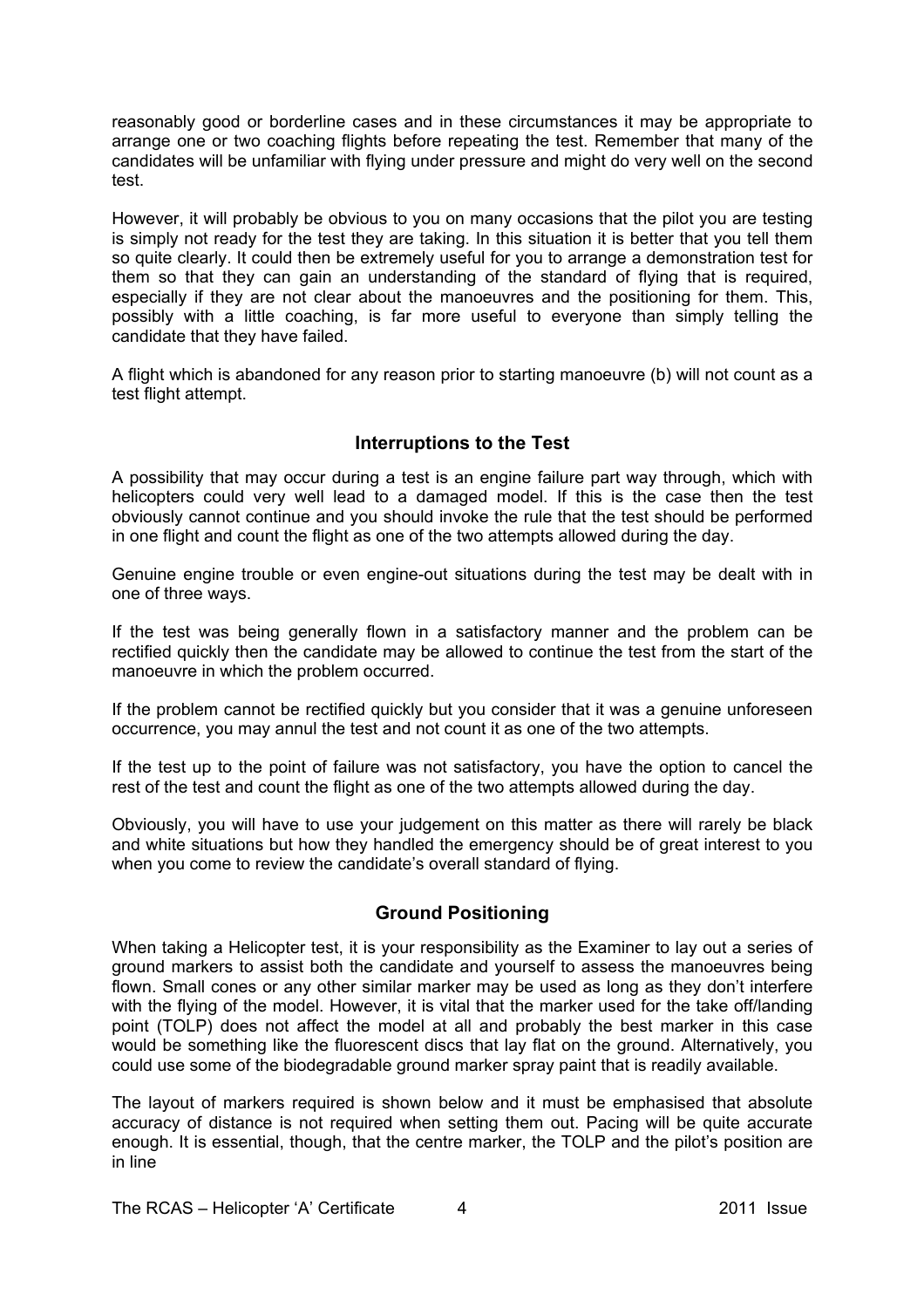

#### **GROUND POSITIONING MARKERS**

The general positioning of the markers will depend very much on the geography of the flying site and safe operation of the model and you should set them out with these factors in mind.

#### **It is not a requirement that the markers in the cross bar are used by the pilot but they are there to help. However, the centre marker, the TOLP and the pilot's position must be used with some accuracy.**

Landings should generally be no more than a metre from the takeoff/landing point and the pilot is expected to stay close to the selected pilot's position mark although it is not required that they 'plant' their feet. If you feel that the pilot is starting to wander, you should stop them and insist that they stand near the pre-selected mark. .

Remember that it is a requirement that 'all manoeuvres are carried out in front of the pilot' so the use of the pilot's position point will be important.

#### **General Manoeuvres and Hovering**

All take-offs and landings should be smooth, without undue tail oscillations, and lifts and descents should be straight and controlled with the model a comfortable and safe distance in front of the pilot. In any stationary hovering the model should remain steady and the tail should not oscillate unduly.

Movement of the model from one point to another whilst in the hover should be done at a steady walking pace.

The standard 'brief' hover time should be about five seconds. You should discuss this with the candidate before the test so that they know that you will want to see a positive stop with the hover long enough to show that the model is well controlled and steady with little wandering or oscillation. Stopwatch accuracy is not required.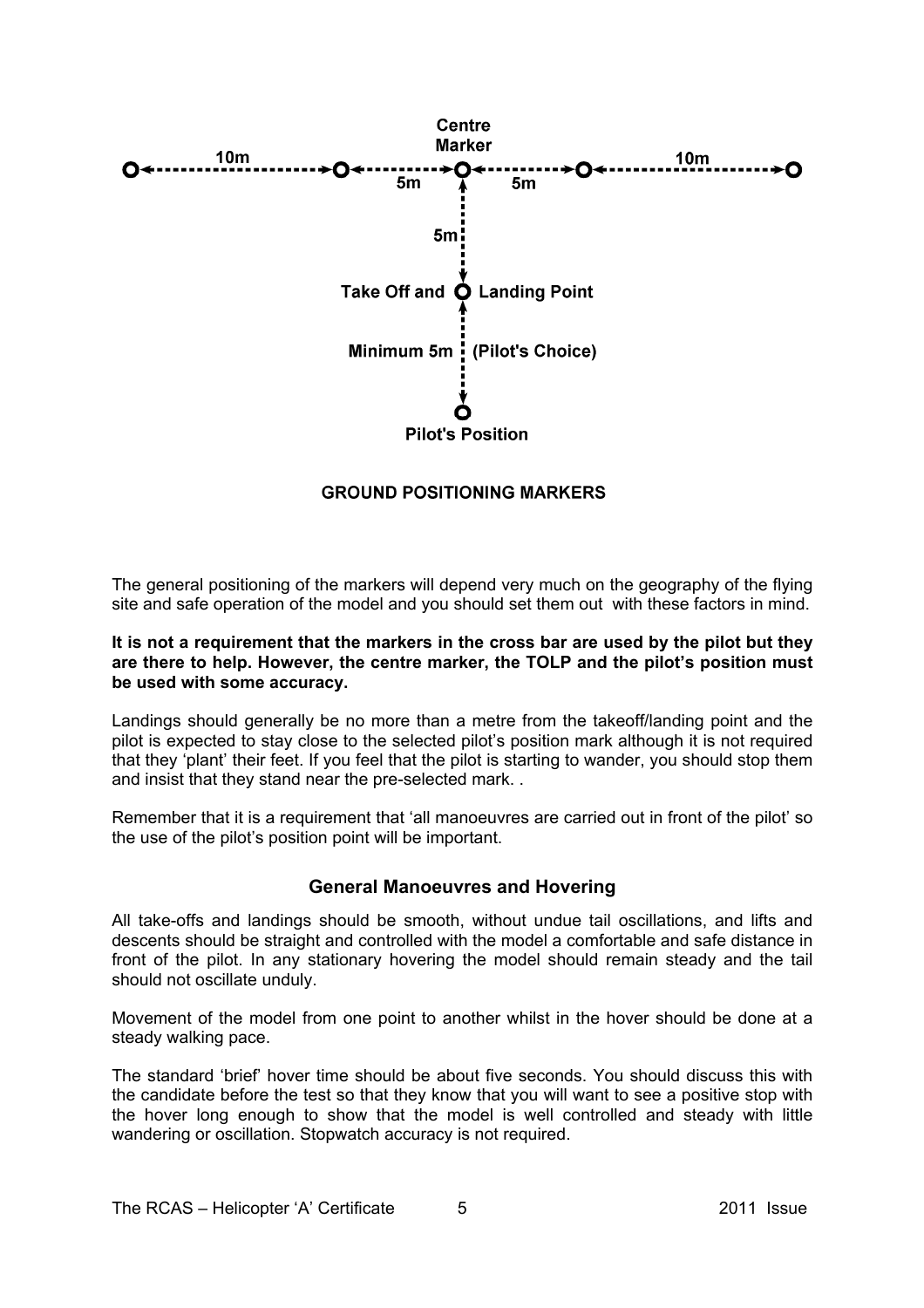The candidate should also be aware that the decision to move on is theirs and that you will not be asking them to commence with the next manoeuvre. However, during your pre-flight briefing, they may ask that you indicate when you are satisfied that they have completed their 'brief' hover times to help them decide when to move on. This is quite permissible if requested by the candidate.

#### **Administration**

There are specific forms for Examiners to use during the Helicopter 'A' test, and if you do not have one then a call to the BMFA Leicester office will have some in the post to you by return.

Completed forms should be sent to the Leicester office within seven days of the test and, whilst they must be filled in by the Examiner, they may be sent in to the office by either the Examiner or the Candidate. You should take great care that all the details are filled in correctly, especially the successful candidates **NAME** and their **BMFA number** (this can save a great deal of confusion). If the candidate is not a BMFA member then it is especially important that you get their name and address correct and in full.

This is very important as what is seen on the pass form is what will appear on the final certificate. It is embarrassing for you to have to send one back to be re-done and it gives the candidate a definite impression of sloppy work by someone.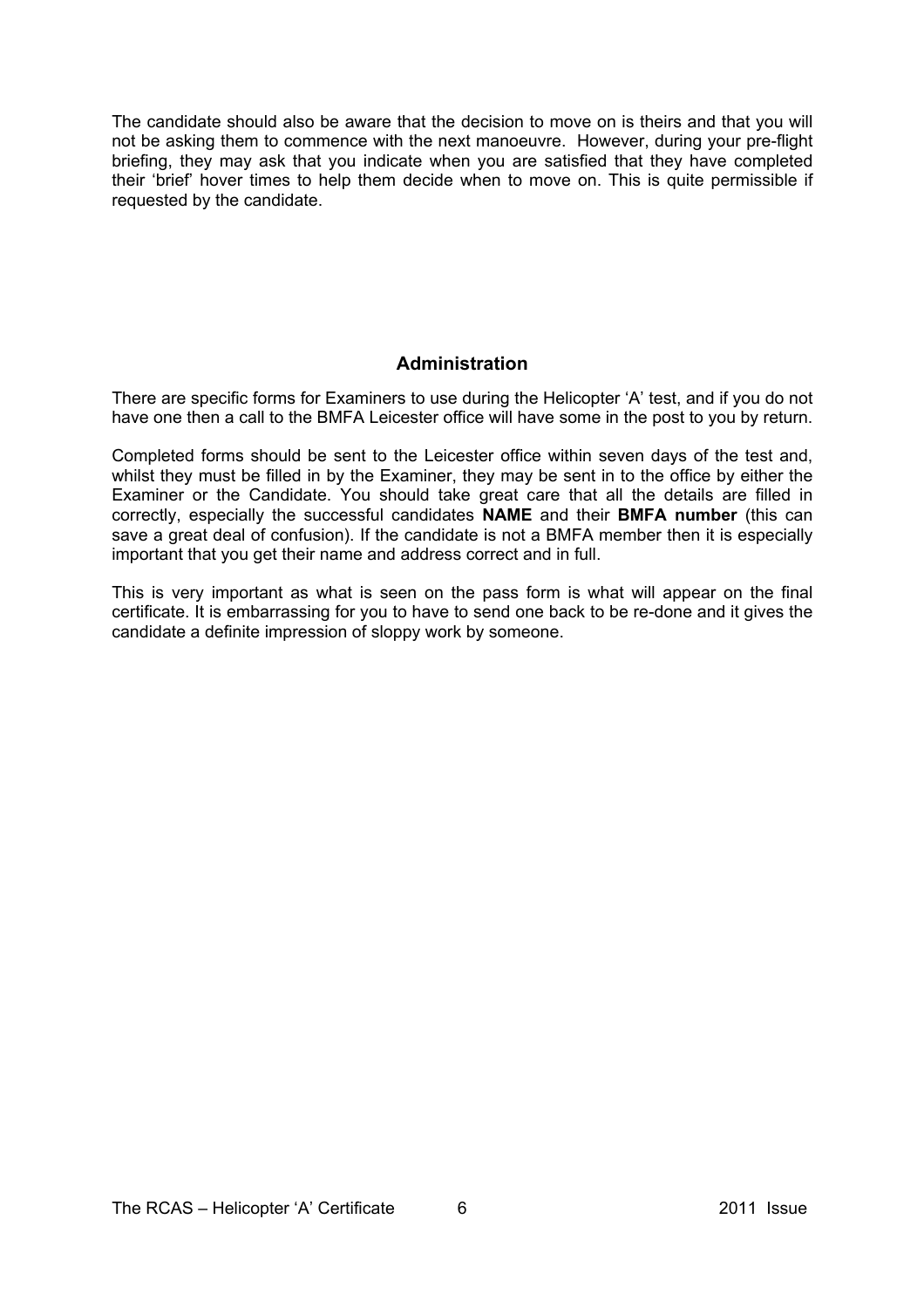#### **Helpers for Disabled Candidates, Young Candidates and**

#### **Others Who have Requested Help During the Test**

When disabled or young candidates present themselves for the test it may be that they will not physically be able to perform all the actions that most candidates can. At times, other candidates may also request help with certain physical aspects during the test (they may, for instance, have an injured finger). There will be times when you, as an Examiner, will think 'how much can I relax the test requirements for this person'.

Some Examiners make the decision to make no allowances at all but this effectively bars many people from attempting the tests. If we think of the achievement scheme as a true national scheme then we must consider how we can accommodate candidates, not how we can stop them from participating.

The answer, of course, is that you, as an Examiner, must make on-the-spot decisions about what you will allow during the test and, in such cases, you are within your authority to take such decisions. The guidelines set out below may help but at all times the two items at the end of this section must take precedence. They are not negotiable and mean that, whoever the candidate is, they have to convince you that they know what they are doing or what is happening for the full duration of the test.

For instance, a disabled flyer may have difficulty handling the model and may not be able to carry it out to the strip or retrieve it after the flight. The sensible use of a helper is certainly allowable in such cases but it is essential that they only do what the candidate asks them to do. Pre-flight checks and engine starting may be another problem area that can be overcome by a helper but you should expect the candidate to do as much of the work as possible themselves and they should be able to talk you through anything that the helper does for them. Be sure to discuss all this with the candidate before starting the test.

All of these comments can apply to younger flyers too but there is an added complication with engine starting. Many parents are very unhappy about letting their children near a running engine and will not allow them to start their own engines. This is a perfectly valid view and, again, is a case where a helper can be used. If this situation does occur with the younger candidates, however, you should insist that they do all the pre-flight and preparation work themselves, up to applying the starter to the engine. If they cannot do this then they should not pass.

After engine start, the helper can adjust engine controls and carry the model but only on the instructions of the candidate.

#### **In all cases:**

#### **(1) If, at any time, the helper takes over the decision making process from the candidate then the candidate must fail.**

#### **(2) You can make no allowances whatsoever for anyone during the flying of the test. The candidate can either perform the flight manoeuvres as specified or they can't. If they can't then they must not be passed.**

Make sure in your briefing that both the candidate and the helper are fully aware of both of these points.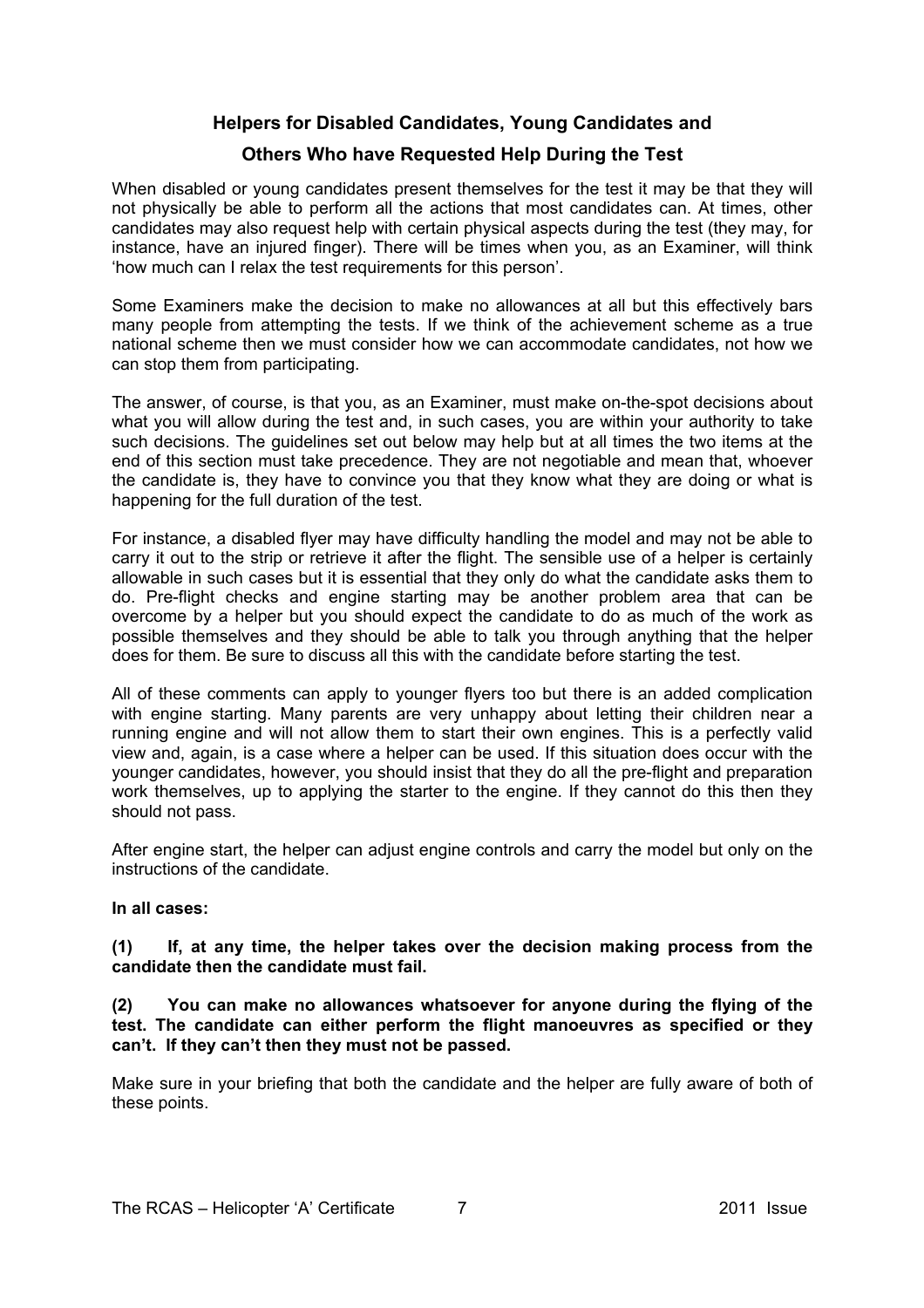## **The Test**

#### **(A) Carry out pre-flight checks as required by the BMFA safety codes.**

The pre-flight checks are laid out clearly in the BMFA Members' Handbook. The candidate should also go through the pre-flying session checks, also laid out in the Handbook. Ask the candidate to go through their checks as if the test was their first flight of the day. Particular attention should be given to airframe, control linkages and rotors.

Points to look for are that the candidate has a steady and regular ground routine, especially when starting and tuning the engine. Nerves should not play a part in the pits, and you should satisfy yourself that the candidate is in full control of what they are doing whilst preparing the helicopter for flight.

A tidy flight box and a neat ground layout makes a good impression but bear in mind that that 'A' certificate candidates may not have been flying for too long and you should make allowances.

A poor performance in this area is not direct grounds for failing the candidate but can certainly be part of a cumulative fail if other aspects of the performance are below the standard you expect.

Pay particular attention to the way the candidate uses the local frequency control system and make sure they understand it and use the correct sequence of 'get the peg, Tx on, Rx on'. Watch carefully and take note that the transmitter controls, trims and switches are checked carefully by the pilot. You should also specifically look for the candidate to positively check that the idle-up switches are not set to on.

Any candidate who switches on their radio before checking the frequency control system must be failed on the spot.

With i/c powered models, it is important that the candidate is seen to hold the rotor head securely during the starting procedure and until the model is past the flight line.

Electric powered models must be carried out from the pits area to a safe point before the flight battery is connected and they MUST be considered live as soon as the flight battery is plugged in. Great care should be taken at this point and any help available to the candidate should be used in the interests of safety.

If there is no one else available then there is nothing to stop you aiding the candidate by, for instance, carrying the model to the test area etc. but any such actions must be performed by you directly on the instructions of the candidate. You must not prompt them or carry out any actions of your own accord.

It is important that you talk these points over with the candidate in you pre-flight briefing.

#### **(b), (c), (d), (e), (f) and (g) together form a horizontal 'T'.**

During the course of manoeuvres (b), (c), (d), (e), (f) and (g) the model should not have deviated significantly from a straight line drawn between the end points Slight drifting may be permissible in adverse wind conditions, but should be rapidly corrected and put back on the correct course. If the deviation is severe, or the model does not follow the line at all, the candidate should not pass. The hovering speed between the end points is at the discretion of the candidate but must be no faster than a slow walk.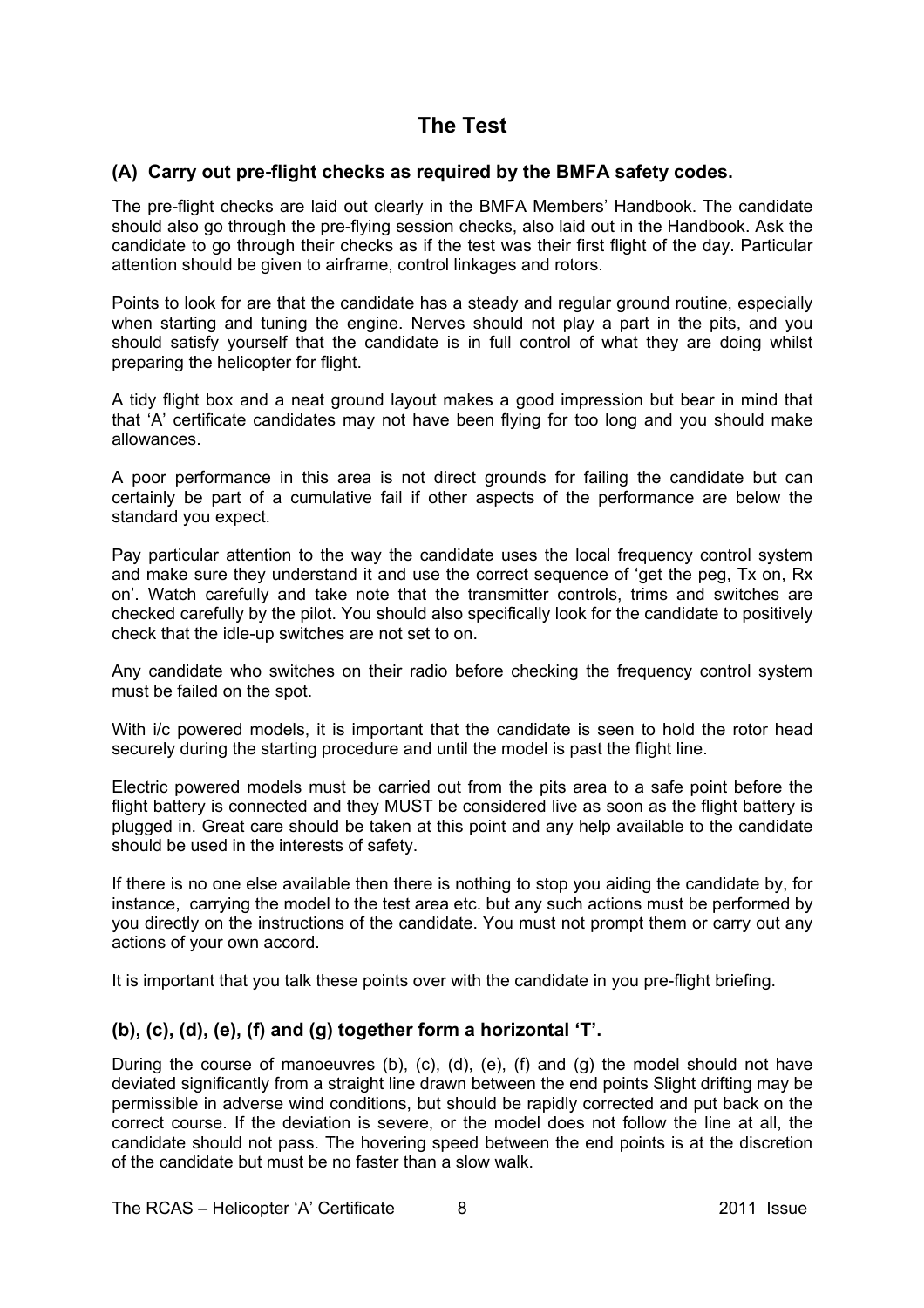Each stop should be a controlled hover, with any movement being quickly checked, without signs of large over-corrections. The pauses at each hovering point should be about five seconds, other than in (b).

The height of the helicopter should be consistent throughout these manoeuvres with no major deviations.

#### **(b) Take off and hover tail in over the take-off point, with the helicopter skids at eye level, for about twenty seconds.**

Take off should be smooth and the lift to eye level should be vertical, straight and controlled with the model a comfortable and safe distance in front of the pilot. Once at eye level the model should remain stationary, and the tail should not oscillate unduly. You should notify the candidate when the hover time of about twenty seconds has passed and ask him to commence with the next part of the manoeuvre.

#### **(c) Hover the helicopter slowly forwards for approximately five metres, stop, and hover for about five seconds.**

After the twenty seconds hover time and on your command, the pilot now hovers the model forward, at a slow hovering pace, for a distance of about five metres then stopping and hovering for about five seconds. All the previous comments about line, height at eye level, speed and steadiness apply and the orientation of the model should still be facing in the same direction as this initial forward hover, as for all the rest of the first set of manoeuvres.

#### **(d) Hover the helicopter slowly sideways for approximately five metres, stop, and hover for about five seconds.**

The pilot may choose to perform the initial sideways hover in either direction (to his left or right) and, once you have been told the direction, the candidate should, without turning the model, commence a sideways hover at eye level for a distance of approximately five metres. Having travelled about five metres the pilot will stop the model and hold it in a steady hover at eye level and, with the tail pointing in the same direction as it was when it took off, for about five seconds

#### **(e) Hover the helicopter slowly sideways in the opposite direction for approximately ten metres (five metres past its original position in front of the pilot), stop, and hover for about five seconds.**

At the end of the hover time the pilot, without turning the model, will hover it sideways in the opposite direction, passing in front of them and stopping 5 metres past the centre line. At this point the pilot will once again stop and hover the model with it still facing in the same direction as it was at take-off.

#### **(f) Hover the helicopter slowly sideways in the first direction to bring it back to its original position in front of the pilot, stop, and hover for about five seconds.**

The candidate should, without turning the model, commence a sideways hover at eye level for a distance of approximately five metres back to the centre marker. Having travelled to the centre marker the pilot will stop the model and hold it in a steady hover for about five seconds at eye level and, with the tail pointing in the same direction as it was when it took off.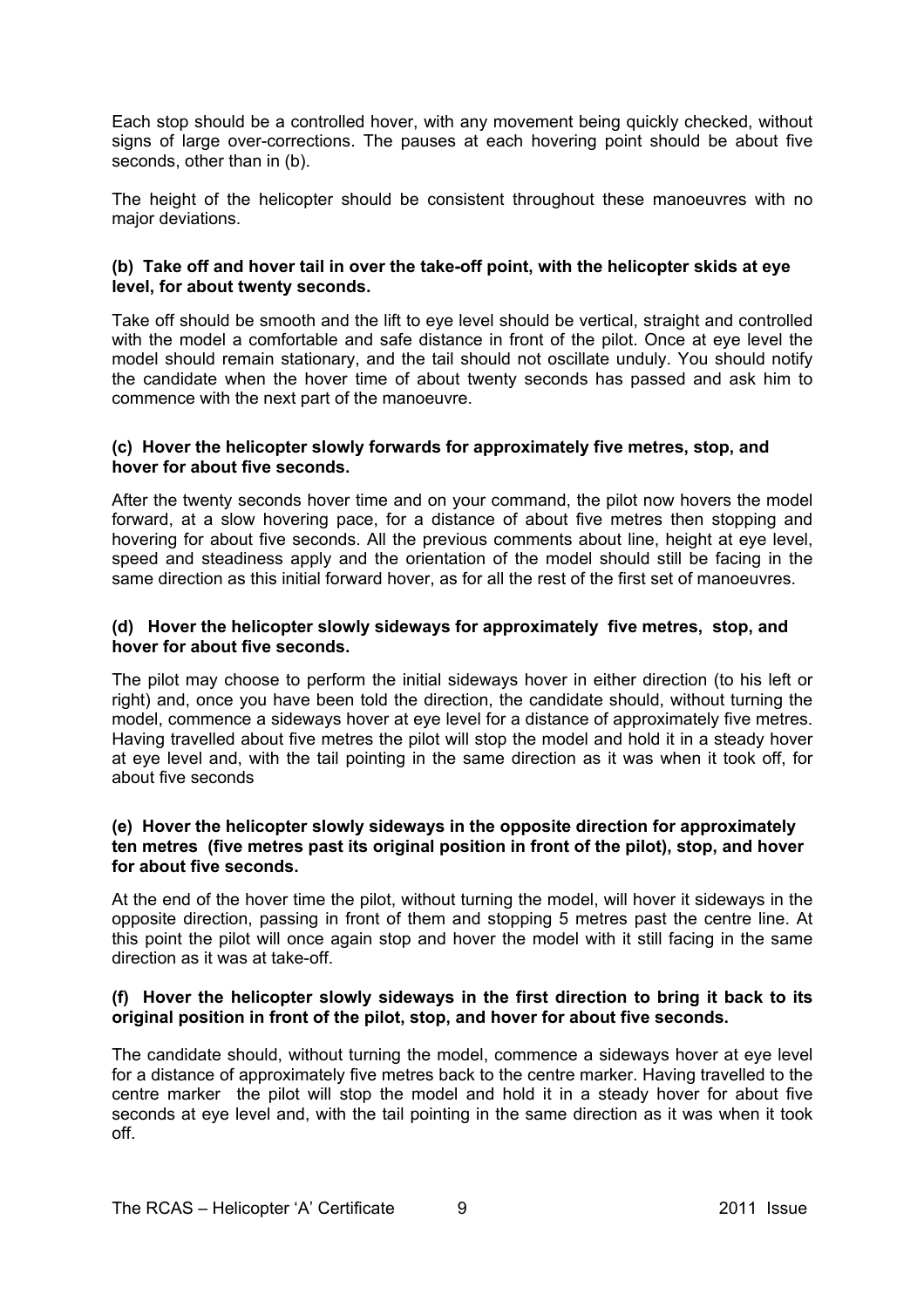

#### **(g) Fly slowly backwards, bringing the helicopter back to its original position over the take off point, stop, hover for about five seconds and land.**

After hovering for about five seconds, the model is hovered backwards (without turning it) to the start position, stopped and hovered for about five seconds above the TOLP with skids at eye level. After the hover time has been completed the model should descend and land close to the original take off point. During this last section, you will be observing the same criteria as previously and the model should have performed as before in relation to the course and at a similar speed. The descent and landing should be smooth and steady with little oscillation of the tail on touch down caused by poor tail control.

#### **Special Note**

Although the 'A' certificate (Helicopter) schedule is short enough to be flown by most electric powered helicopters on one charge, this may not always be so, especially if the pilot has a trim problem to sort out early in the flight.

An intermediate landing may be permitted for the sole purpose of either refuelling or the fitting of a freshly charged flight battery. This landing may only be made with the prior consent of the Examiners.

 **(h) Take off and fly slowly forward for approximately 5 metres, stop and hover for about five seconds. Turn 90 degrees either left or right and fly forward to perform two 'lazy eights', each at least 30 metres in length. Each time the helicopter passes in front of the pilot it must be sideways on to the pilot and throughout the manoeuvre the model must be flying forward, not sideways.** 

The pilot should make a quick visual check that the area he intends to overfly is clear and that no other models are flying in the near vicinity; you should be watching for definite head movements as they scan the area.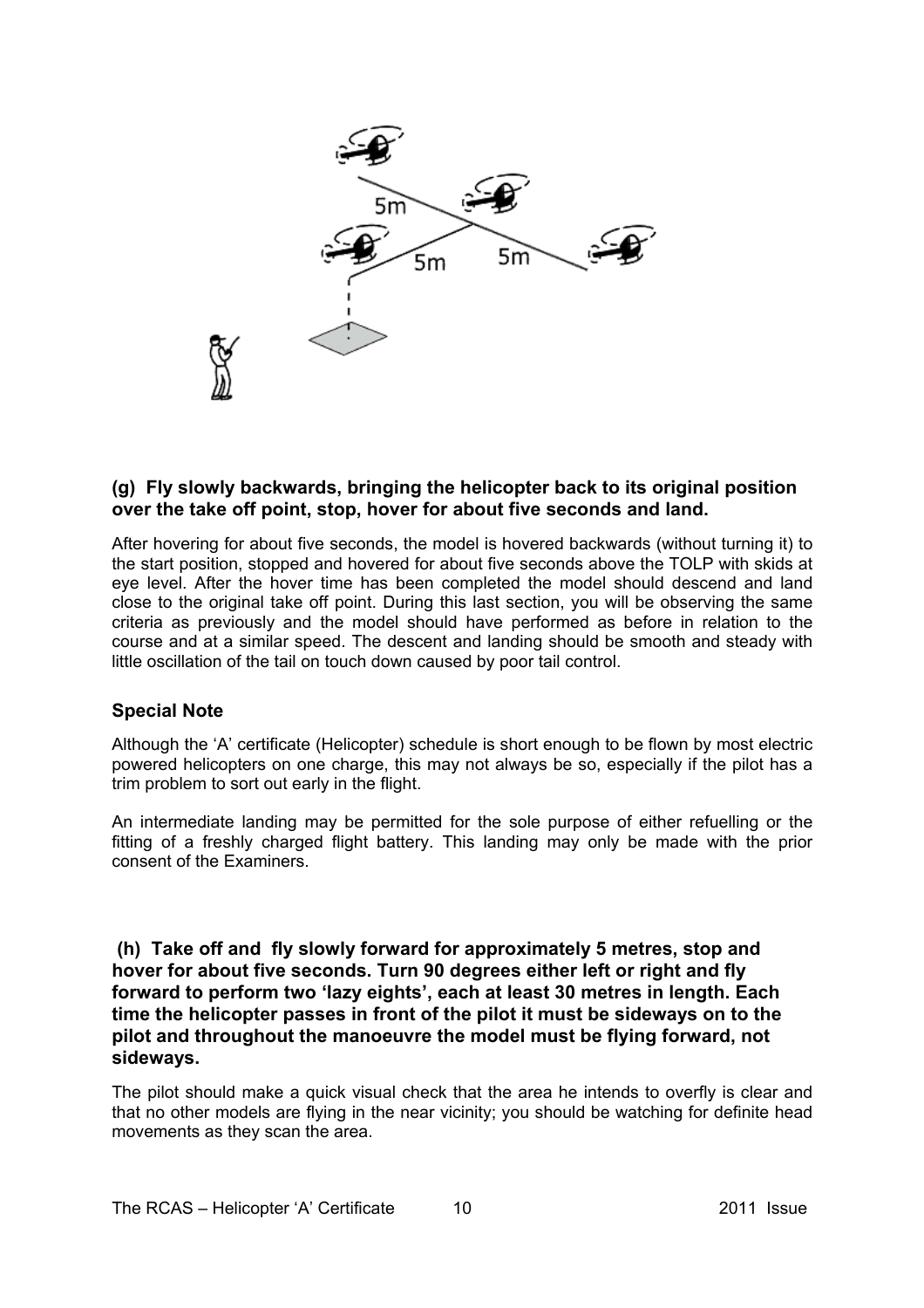The pilot should fly this manoeuvre at a safe height above eye level, but should not fly at such a height that the model cannot be clearly seen by both the pilot and yourself. Between eye level and five metres is the correct height band for this part of the test and the model **must** hover through the lazy eights, not fly through them. The pilot must be clear about the height at which they wish to fly before they take-off and you should discuss this with them in the pre-flight briefing.

Having ensured that it is safe to start the manoeuvre, the pilot then takes the model off, rises smoothly to the flight level previously selected and hovers forwards for approximately 5 metres, stopping over the centre marker and hovering for about five seconds.

The pilot then turns the model  $90^\circ$ , either left or right and, at the same time, slowly moves off forward at about a walking pace (but still in the hover). It is not required that the 90<sup>°</sup> turn is completed before the model accelerates; the turn and acceleration may be one smooth manoeuvre although the pilot may treat them as separate manoeuvres if they wish.

The pilot moves away at his chosen height for a distance of about fifteen metres where they begin a turn the model smoothly through 180 $^{\circ}$  , flying forward in the hover all the time, and bringing the model back across in front of them. Without hesitation the model continues at the same speed in the new direction until it has flown past the pilot for a further fifteen metres to his opposite side. At this point he smoothly executes another 180° turn, causing the model to be now moving in the same direction as the first leg, again hovering across in front of the pilot.

The model does not stop at this point but it then repeats the events of the first lazy eight until two full eights have almost been completed and the model is near or over the centre ground marker.



During the lazy eights, you will be looking for a safe controlled flight throughout. The candidate should not lose or gain height significantly on the turns and should hover in a straight line between the turns with only sufficient drift on the model to prevent the it from moving either further away or, more dangerously, closer to himself during each leg of the manoeuvre. The **overall** length of each eight should be at least thirty metres and the model must be sideways on to the pilot each time it passes across their front. Some allowance can be made for a strong or gusty wind but the basic points of the manoeuvre must still be demonstrated.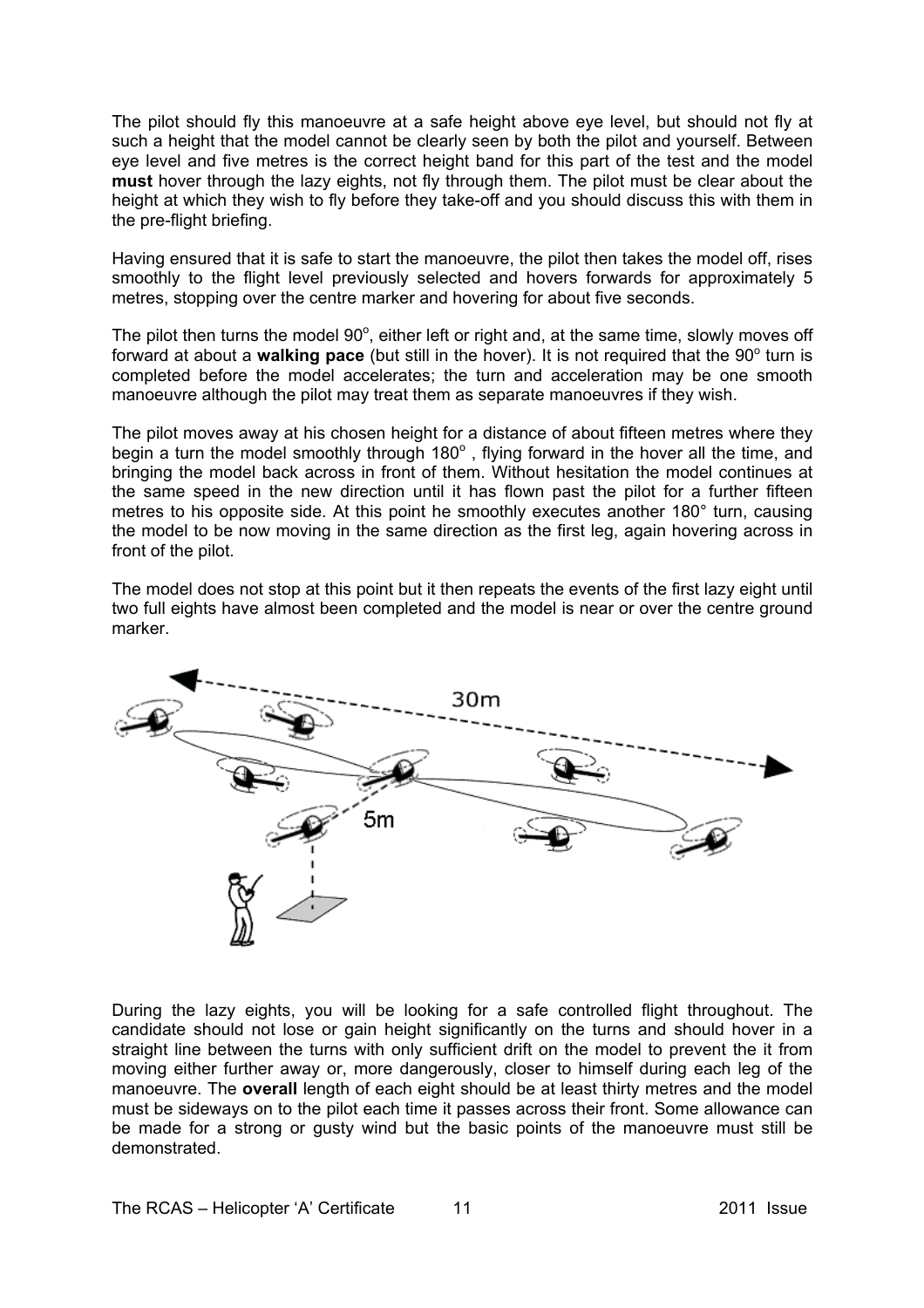

#### **At no time during the manoeuvre should the model be flying sideways. Throughout all the turns and straight flight, it must be flying forward in the hover and not 'crabbing' sideways.**

The turns should be made by use of cyclic and rudder co-ordinated correctly, and must **not** be half pirouettes at the end of each leg. The flight pattern should be as the diagram in the BMFA Members' Handbook and not deviate significantly from it. The pilot should be equally competent to the left and to the right when flying this manoeuvre. If any significant difference in their flying skills shows up here then you should seriously consider whether they show the degree of competence necessary. It should be borne in mind that the manoeuvres in the test have been made reasonably simple, so that a fairly high degree of control can be demanded.

#### **(i) At the conclusion of the two 'lazy eights', bring the helicopter to a halt sideways-on over the centre marker. Turn the model tail in to the pilot and hover for about five seconds. From this point fly the model to a landing on the original take off point.**

At this point the model should be approaching the area of the centre marker, still at the chosen manoeuvre height, and the pilot should aim to smoothly decelerate the model to a stop in front of and sideways on to himself. The model is then turned to the heading it had before the lazy eights were started and hovered for about five seconds. At this point it should be over the centre marker, about five metres in front of the TOLP and hovering at the standard height.

The model is now flown to a landing at the original take-off point. The path taken is entirely at the discretion of the pilot and you should take the opportunity to watch carefully for a smooth well-thought-out and safe manoeuvre.

After landing, the candidate should shut down the engine and allow the rotor blades to stop turning before collecting the model to return to the pits.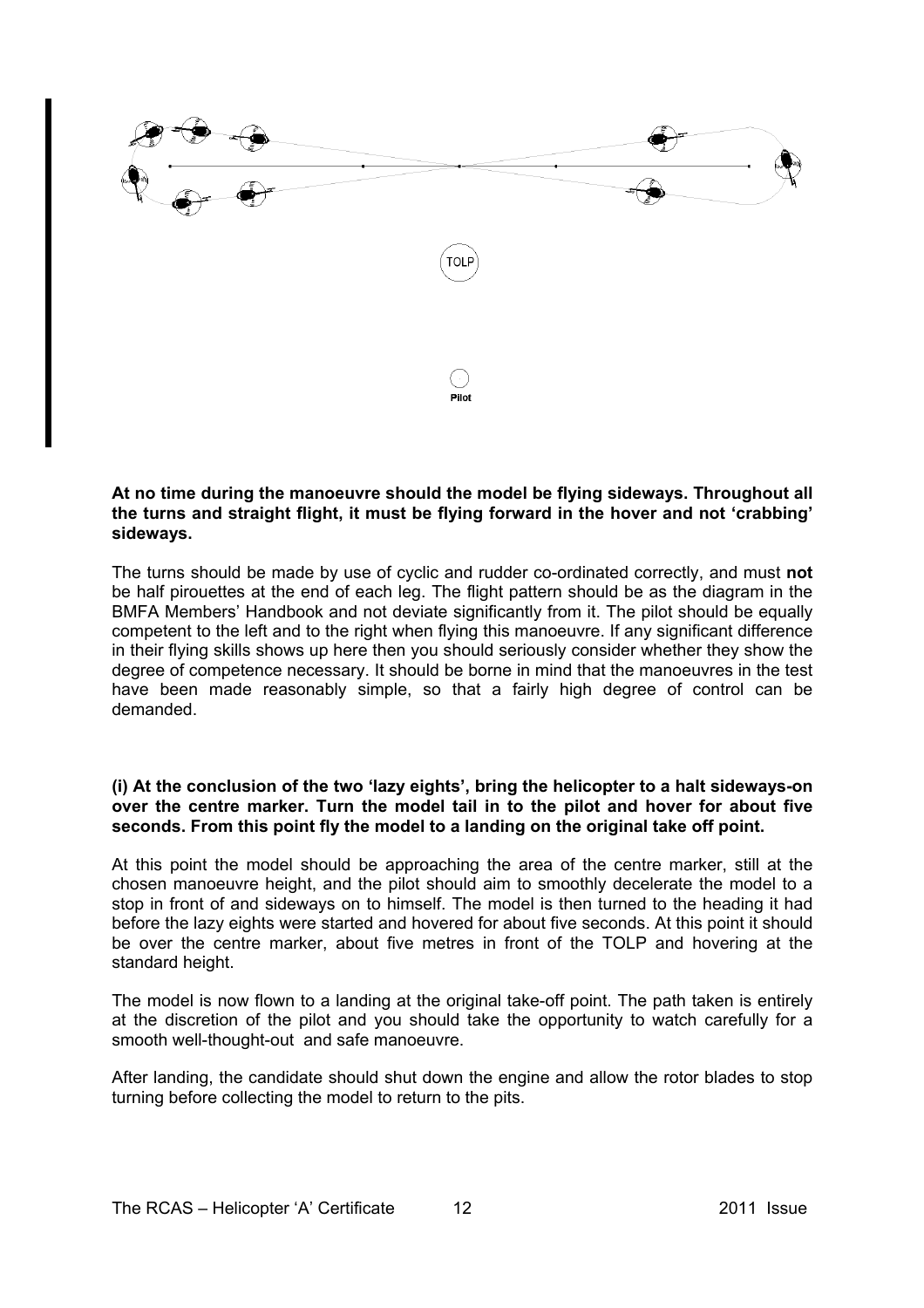Remember that electric models must be assumed to be 'live' until the flight battery has been disconnected and the handling of the aircraft by the candidate must reflect this during retrieval and in the pits area.

#### **(i) Complete post flight checks as required by the BMFA Safety Codes.**

These are clearly set out in the BMFA Members' Handbook, but you should pay particular attention to the correct Rx off, Tx off sequence and watch carefully to see that the frequency control system in use is cleared correctly.

#### **The Questions**

The candidate then 'must answer correctly a minimum of five questions on safety matters, based on the BMFA Safety Codes for General flying and local flying rules'

How many questions you ask will depend on the circumstances at the time. For instance, if the candidate has done a good flying test and answers the first five questions with confidence then you need go no further. An acceptable test but with some rough edges can be offset to an extent by the candidate performing well in the first five questions.

A candidate who has done a test which you found only just acceptable and who hesitates on the questions should be asked a few more than five questions and if you are still not satisfied that they have actually read the safety codes, you should no hesitate to fail them.

The achievement scheme is a test of both flying ability and knowledge. It does not matter how well the candidate can fly, if they are unable to answer the safety questions they should not pass.

There is some debate as to whether a list of 'approved' questions should be published for examiners to use. Current opinion is that if such a list is published then candidates will also be able to study the list, and will not need to study the BMFA handbook. This is probably not a good idea.

As an examiner, however, you should prepare yourself thoroughly for any testing that you do, and you may wish to sort out your own personal and private list of suitable questions. Do not forget that you can call upon any local rules which you are aware of and that the candidate should know. If you do compile a personal list of questions, do not let the candidate see them.

Remember that the majority of the questions you ask are to be BASED on the BMFA safety codes; you are not expected to ask them 'parrot fashion' and the candidate is not expected to answer in that manner either.

This opens up the possibility of asking the candidate if they can think of reasons behind specific rules, for instance, why is the club frequency control system operated as it is and what could go wrong? ; why should models not be hovered out of or into the pit area?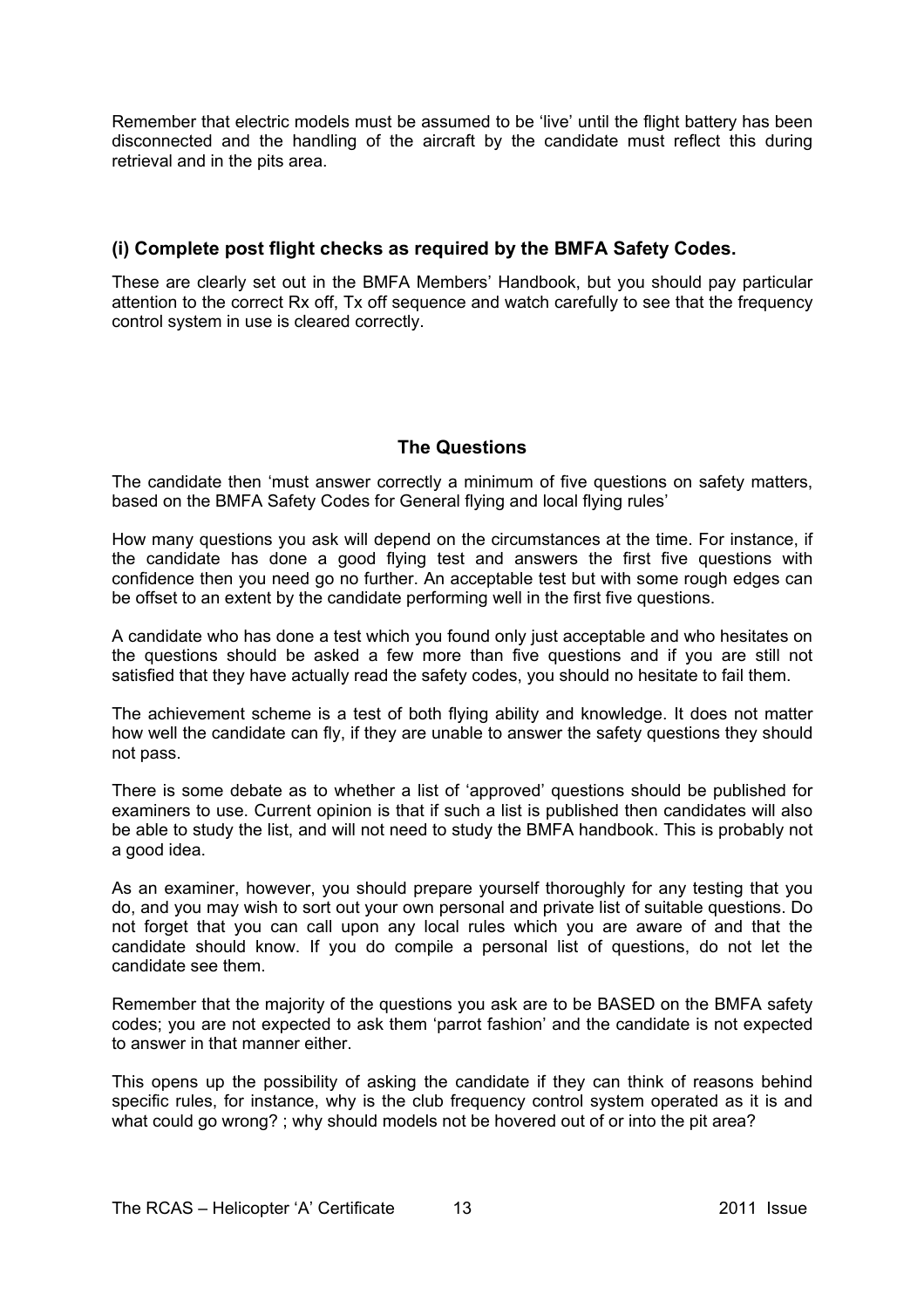### **Examiners and Candidates Check List**

The following is a short checklist of matters to discuss with the candidate taken from this document. This checklist can be used to ensure that all points raised above have been discussed with the pilot prior to any flights:

1 Has the candidate read: -

 The BMFA handbook Local site rules (if applicable) 'Safety Code for General Flying' and 'Operational Guide, All Models and Radio Control'.

- 2 Discuss whether the model is suitable in "these conditions"
- 3 Any "no fly zones" need to be identified
- 4 Remind candidate to talk you through anything that a helper may do for them as the test progresses
- 5 Agree any manoeuvre requirements that need to be pre-determined by the Examiner and Candidate prior to the commencement of the test flights
- 6 Clearly identify the take off / landing point and agree with the candidate the required hovering times that he will be flying and you will being looking for.





 $\Box$ 

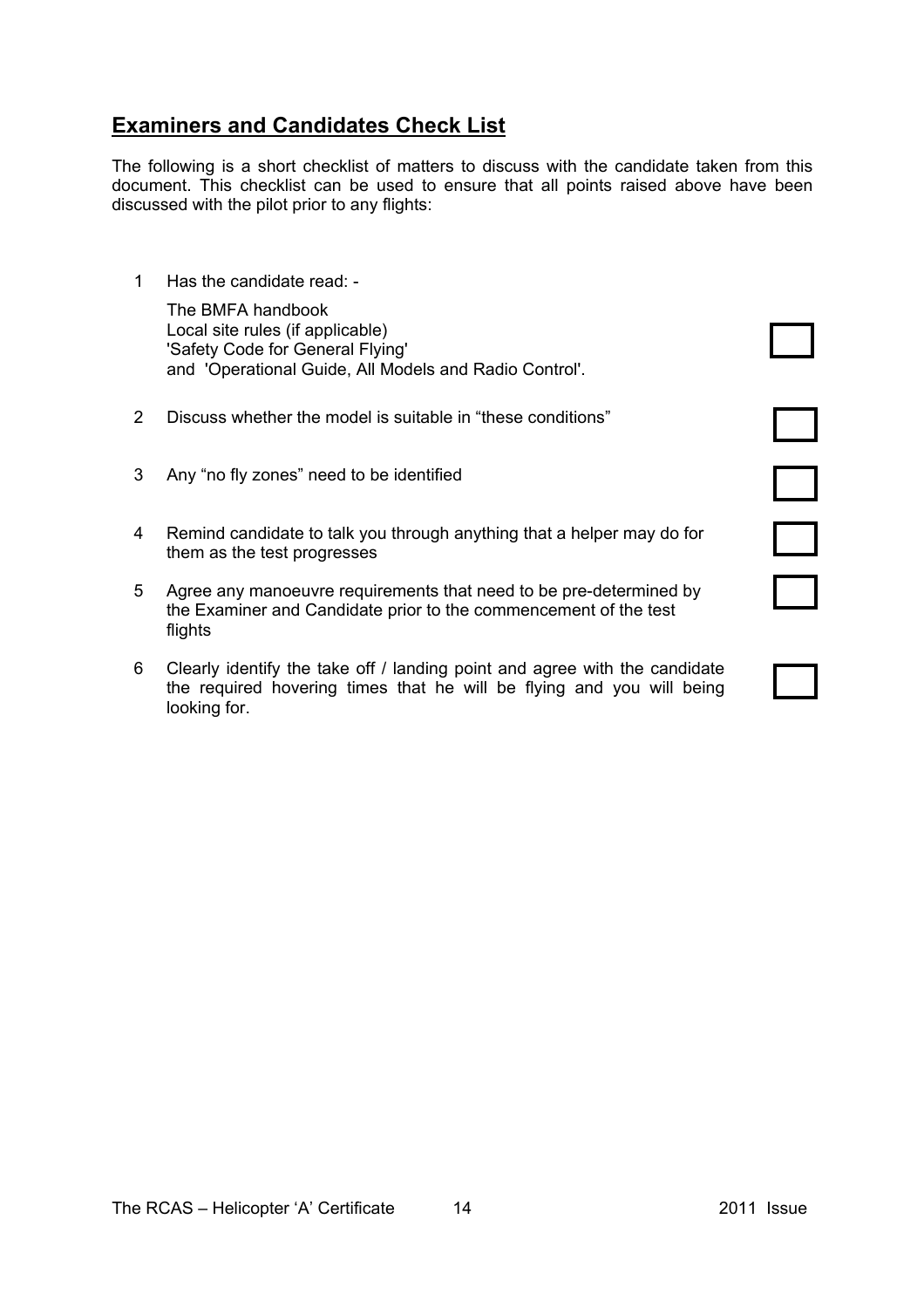# **'A' CERTIFICATE (HELICOPTER)**

# Examiners Test Flight Check List

|                    | <b>Candidates Name</b>                                                                                                                                                     | <b>BMFA Number</b>                                                                                                                                                                                                                                                                                                                                                                                                 | <b>Date</b>     | <b>Examiner</b> |
|--------------------|----------------------------------------------------------------------------------------------------------------------------------------------------------------------------|--------------------------------------------------------------------------------------------------------------------------------------------------------------------------------------------------------------------------------------------------------------------------------------------------------------------------------------------------------------------------------------------------------------------|-----------------|-----------------|
|                    |                                                                                                                                                                            |                                                                                                                                                                                                                                                                                                                                                                                                                    |                 |                 |
| <b>FLIGHT TASK</b> |                                                                                                                                                                            |                                                                                                                                                                                                                                                                                                                                                                                                                    | <b>COMMENTS</b> |                 |
| (a)                | Carry out pre-flight checks as required by the BMFA<br>Safety Codes.                                                                                                       |                                                                                                                                                                                                                                                                                                                                                                                                                    |                 |                 |
| (b)                | Take off and hover tail in over the take off point, with the<br>helicopter skids at eye level, for about twenty seconds.                                                   |                                                                                                                                                                                                                                                                                                                                                                                                                    |                 |                 |
| (c)                | Hover the helicopter slowly forwards for approximately<br>five metres, stop, and hover for about five seconds.                                                             |                                                                                                                                                                                                                                                                                                                                                                                                                    |                 |                 |
| (d)                | Hover the helicopter slowly sideways for approximately<br>five metres, stop, and hover for about five seconds                                                              |                                                                                                                                                                                                                                                                                                                                                                                                                    |                 |                 |
| (e)                | for about five seconds.                                                                                                                                                    | Hover the helicopter slowly sideways in the opposite<br>direction for approximately ten metres (five metres past<br>its original position in front of the pilot), stop, and hover                                                                                                                                                                                                                                  |                 |                 |
| (f)                | Hover the helicopter slowly sideways in the first direction<br>to bring it back to its original position in front of the pilot,<br>stop, and hover for about five seconds. |                                                                                                                                                                                                                                                                                                                                                                                                                    |                 |                 |
| (g)                | Fly slowly backwards, bringing the helicopter back to its<br>original position over the take off point, stop, hover for<br>about five seconds and land.                    |                                                                                                                                                                                                                                                                                                                                                                                                                    |                 |                 |
| (h)                | forward, not sideways.                                                                                                                                                     | Take off and hover forward for about five metres,<br>stopping over the centre ground marker and hover for<br>about five seconds. Turn 90 degrees either left or right<br>and fly forward to perform two 'lazy eights', each at least<br>30 metres in length. Each time the helicopter passes in<br>front of the pilot it must be sideways on to the pilot and<br>throughout the manoeuvre the model must be flying |                 |                 |
|                    | fly to the original take off point, and land.                                                                                                                              | At the conclusion of the 'lazy eights', bring the helicopter<br>to a halt above the centre ground marker, turn the model<br>tail in to the pilot and hover for about five seconds. Then                                                                                                                                                                                                                            |                 |                 |
| (j)                | Safety Codes.                                                                                                                                                              | Complete post-flight checks as required by the BMFA                                                                                                                                                                                                                                                                                                                                                                |                 |                 |
|                    | Answer a minimum of five questions on safety matters<br>from the BMFA Safety Codes and local flying rules.                                                                 |                                                                                                                                                                                                                                                                                                                                                                                                                    |                 |                 |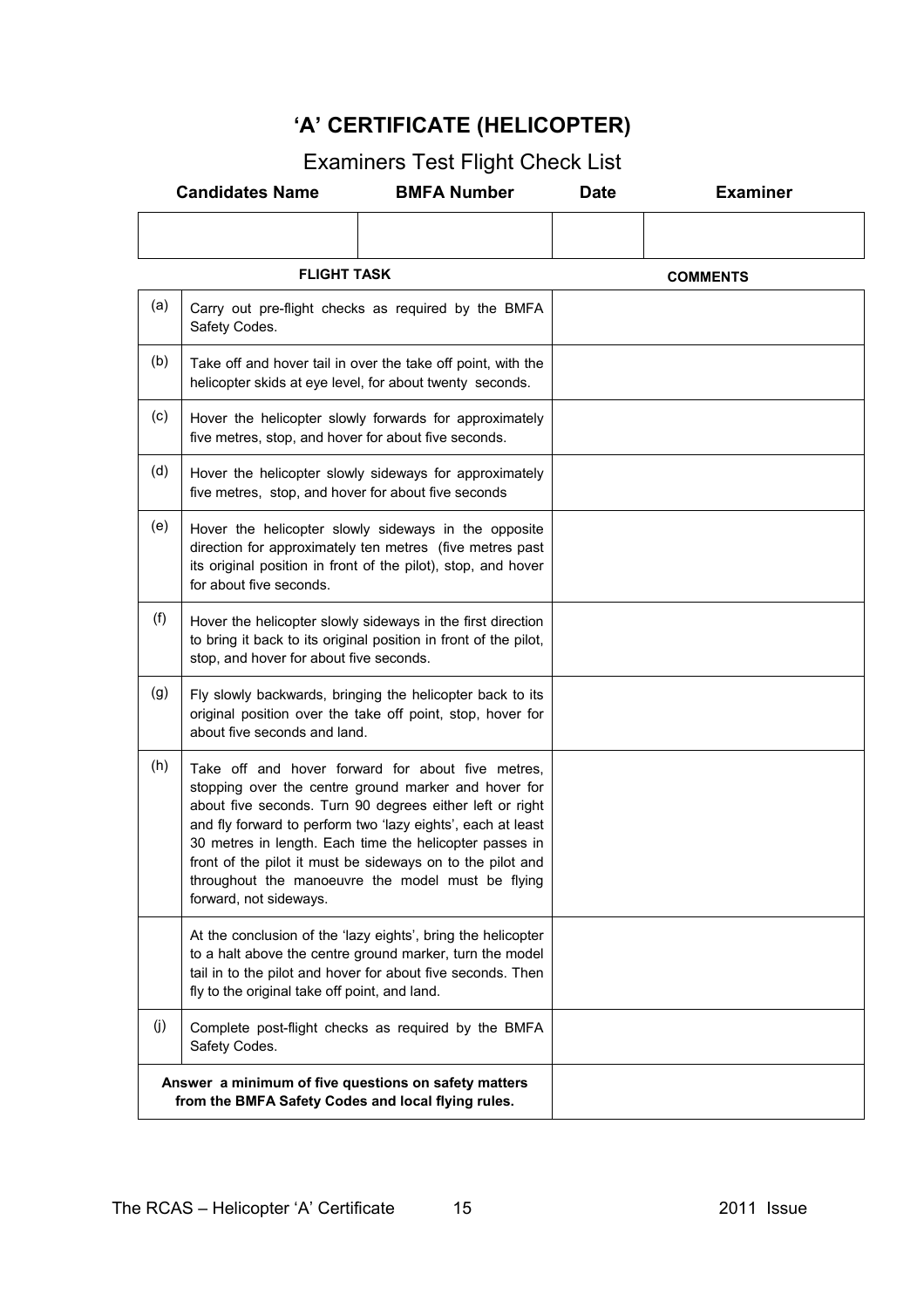- **Issue 1 Ratified by Areas Council, 7th October, 1995**
- **Issue 2 Ratified by Areas Council, 18th October, 1997**
- **Issue 3 Ratified by Areas Council 17th October, 1998**
- **Issue 4 Ratified by Areas Council 7th February, 2004**
- **Issue 5 Ratified by Areas Council 10th June, 2006**
- **Issue 6 Ratified by Areas Council 31st January, 2009**
- **Issue 7 Ratified by Areas Council 25th September, 2010**
- **2011 Issue Changes Ratified by Areas Council September 2010 and January 2011**